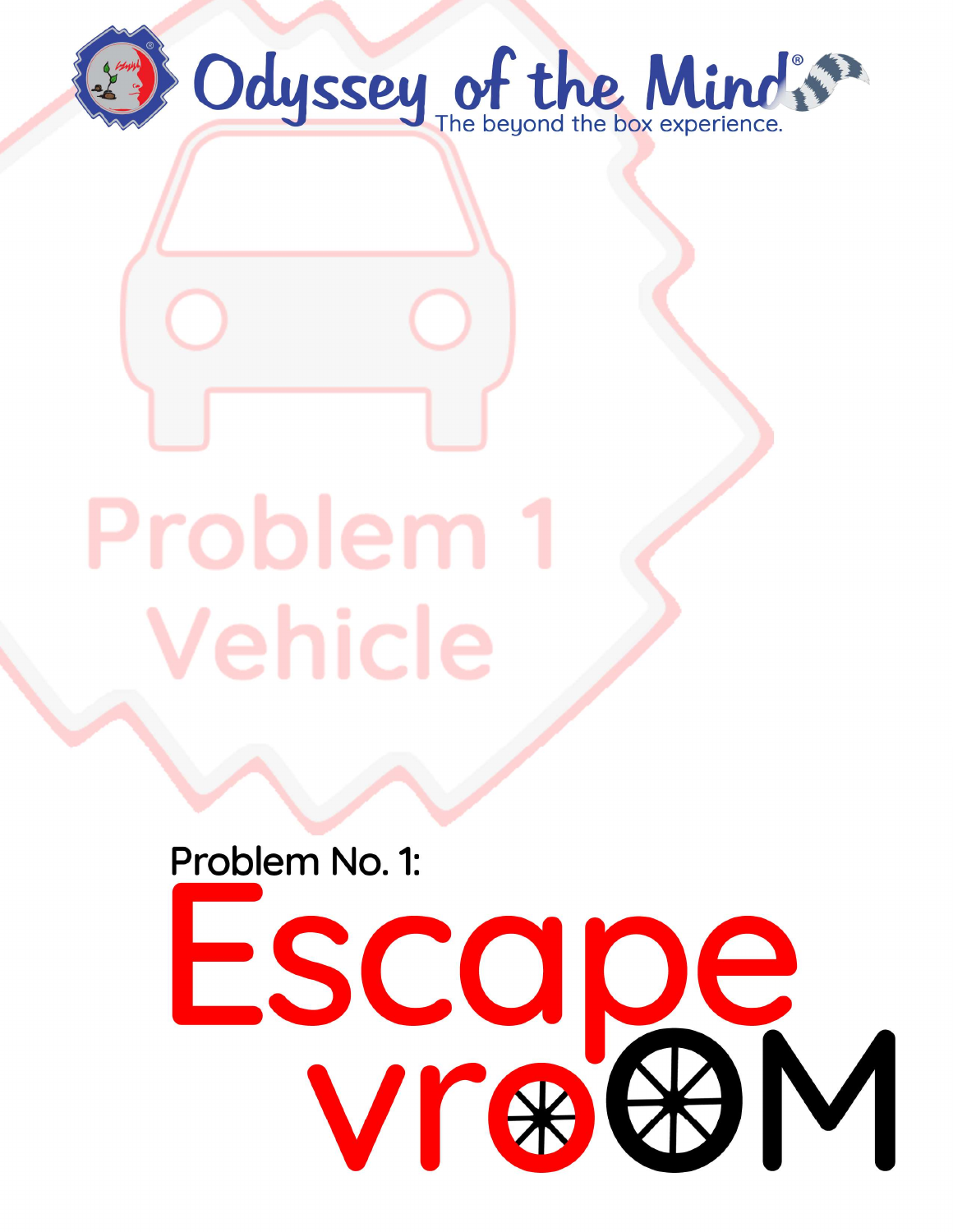## **Introduction**

Modern escape rooms were inspired by "point-and-click" style video games that first appeared in the 1980's. In 2006-2007 Takao Kato created the first real life escape game that led to escape rooms we know today where teammates work together to solve various clues. All the while OM teams were building all types of creative vehicles. Now your team is going to find itself stuck in a room where solving clues is the only way to escape. To find some of the clues you're going to need the help of your vehicle friends. They will do the work and your team will do the thinking. Good luck! We will see you on the outside.

# **A. The Problem**

Odyssey teams take their problem-solving skills inside a box as they create a performance that includes one or more team-created vehicles that will help a group of characters escape an unusual room. The vehicle will travel to areas within the room and complete tasks. Each time it completes a task it will release a "clue" that the group will use in the next area to release the next clue, and so on. When the vehicle performs the final task, it will reveal a final clue that allows the group to escape the room and they discover the mystery behind the room!

The **Creative Emphases** of the problem are on the performance, the vehicle's propulsion systems, how the tasks are completed, how the clues are solved, and the mystery room concept.

The **Spirit of the Problem** is for the team to perform an original solution about characters trying to escape an unusual room. The team will run one or more team-made vehicles with multiple propulsion systems that complete four tasks selected from a list. Once a task is successfully completed, a clue will be revealed. The clues will lead the characters to another clue and eventually out of the room. After the vehicle completes a task that reveals the final clue, the characters escape the room and discover the mystery behind the room.

### **B. Limitations** *(Italicized words/terms are defined in the 2021-2022 Odyssey of the Mind Program Guide.)*

- 1. **General Rules:** Read the *2021-22 Odyssey of the Mind Program Guide*. This manual is updated each year and includes important rules for solving the Odyssey of the Mind problems and forms required for competition. This problem cannot be solved without referring to the Program Rules section of the guide.
- 2. **Problem Clarifications:** The *Odyssey of the Mind Program Guide* explains the types of questions that will be clarified and how to submit them. Problem clarifications can be submitted and accessed at www.odysseyofthemind. com/clarifications. The deadline for submission is February 15, 2022. CCI may find it necessary to issue clarifications after that date, so continue to check for them after February 15 and before each competition.
- 3. The **time limit** for this problem is 8 minutes. This starts when the Timekeeper says, "Team Begin," and includes setup, Style, and the presentation of the solution. Time ends when the team finishes or the Timekeeper says, "Time," whichever comes first.
- 4. The **cost limit** for this problem is \$145 (U.S.). The combined value of all materials used during the presentation of the solution, including Style, cannot exceed this amount. The Odyssey of the Mind Program Guide explains the cost limit and lists items that are exempt from cost.
- 5. The team will create an original performance that includes:
	- a. A group of characters trying to escape an unusual room.
	- b. One or more original vehicles that travel in the room.
	- c. Four required tasks completed by the vehicle.
	- d. Four required clues that lead the characters out of the room.
	- e. A mystery behind the room.
	- f. Five Style elements including two that are chosen by the team listed in F. Style.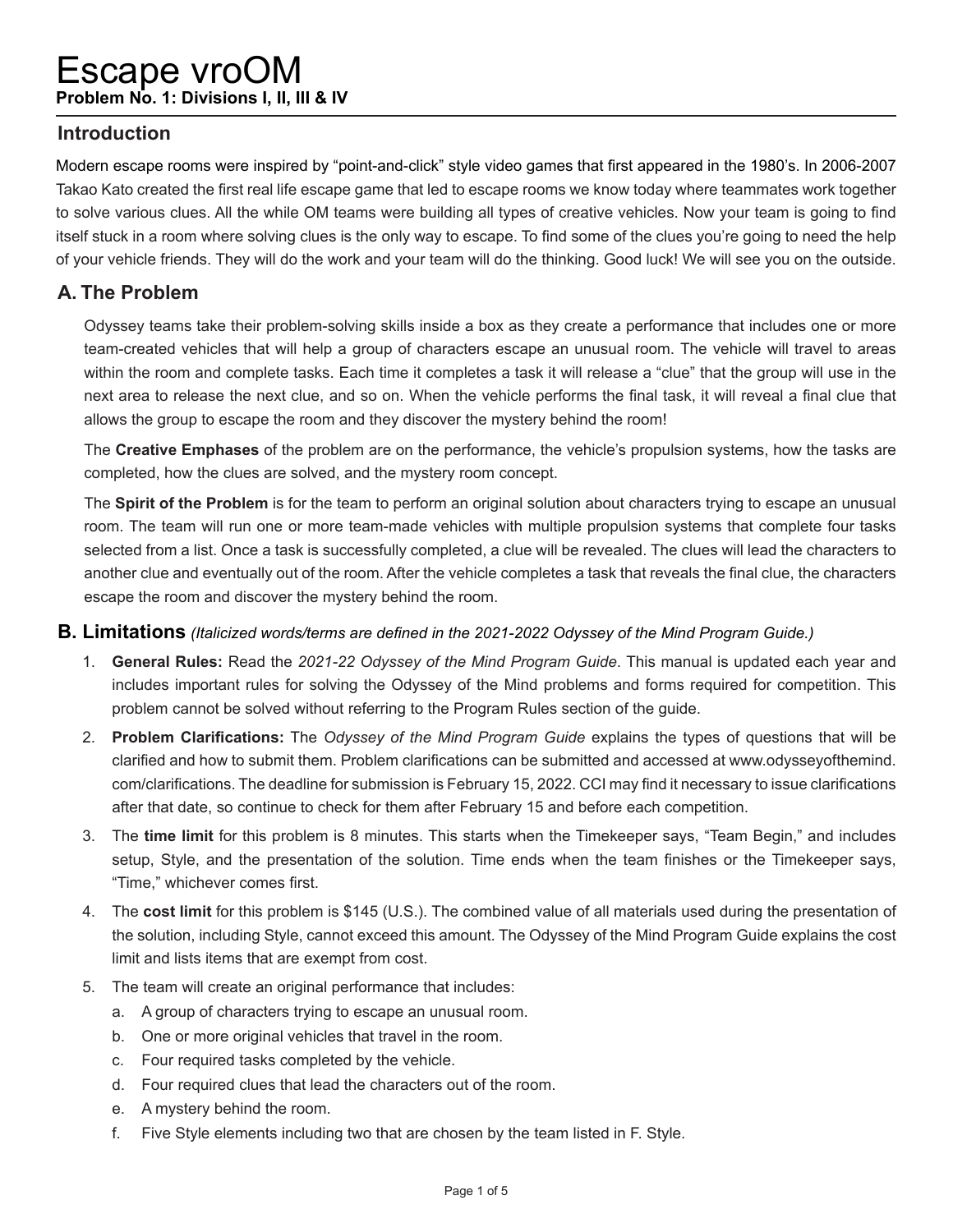#### 6. The **Characters**:

- a. will be portrayed in the performance as trying to escape an unusual room. The room can be anything the team wishes.
- b. There must be a minimum of three characters that are trying to escape from the room. One must be portrayed by a team member in costume that reveals the mystery behind the room. Other characters may be portrayed any way the team wishes but must meet the requirements of being a character.

#### 7. **The vehicle(s)**:

- a. must be an original creation of the team. To be considered original, the way a vehicle travels and/or the way it is propelled must be a result of the team's ideas and work. Vehicles may include *commercially-produced* parts.
- b. must individually fit within an 18" x 18" square oriented in the way it will travel.
- c. must complete four required tasks that reveal clues to help the characters escape the room.
- d. must use two different propulsions systems. Each propulsion system must complete at least one task for score.
- e. cannot be electronically pre-programmed or remote-controlled.
- f. in Divisions 2/3/4 must be *self-contained*. Vehicles are not allowed to use any external power sources such as ramps or external fans. However, team members are allowed to store energy on the vehicle prior to the start of a task. They may use tools external to the vehicle to store the energy.
- g. in Division I, does not have to be self-contained, but it cannot use *direct human power*.
- h. must be safe and not cause harm or damage to the competition site, the judges, the team, or the audience.

#### 8. The **four required tasks completed by the vehicle**:

- a. must start with the vehicle completely behind the Release Line, then cross completely over the Release Line, complete the task and continue across the Clue Line.
- b. must include one task that is team-created.
- c. must include three selected from the following list. Teams will solve #1 or #2 depending on their division. For the other two tasks, teams may choose a task above their division, but not below. The tasks are:
	- 1. travel in a circle (divisions I & II) vehicle begins and ends at approximately the same location during a run. Some portion of the vehicle must cross over the Clue Line before returning to the original location.
	- 2. travel upside down (division III) after crossing the Release Line, the vehicle flips over and continues to travel across the Clue Line.
	- 3. drag something (all divisions) an item that is touching the floor will be pulled across the Release Line and continues until the vehicle crosses the Clue Line. The item cannot have wheels, it must rest on the floor for the entire task. It cannot cause damage to the competition site.
	- 4. pick up and transport something (all divisions) after crossing the Release Line, the vehicle picks up and transports an object crossing over some portion of the taped Clue Line.
	- 5. speed bumps (all divisions) after crossing the Release Line, vehicle will travel over a raised surface that is a minimum of 2" high and no wider than 4" where it is crossed then continues past the Clue Line. Speed bumps are supplied by the team.
- d. can be completed in any order; however, a task must be completed before the corresponding clue is revealed and the next run begins. Team can make as many attempts to successfully complete a task as it wishes, and the highest score out of all the attempts will be awarded. Teams can ask a judge if the task was successful.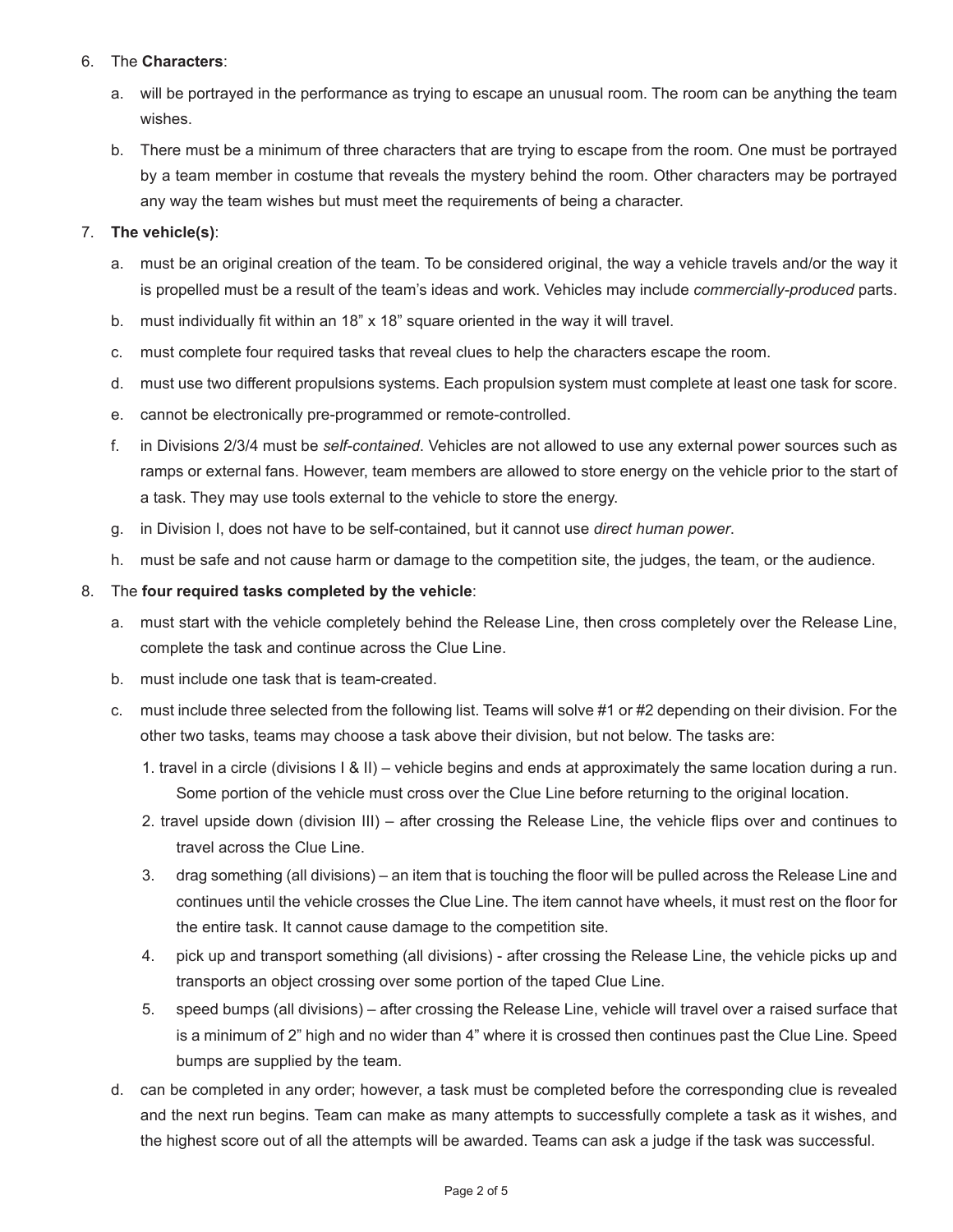#### 9. **Operating the vehicle**:

- a. When time begins the vehicle(s) and any decorations on it must be located completely behind the taped Release Line (see Figure A); and all team members and props must be in the Staging Area.
- b. Teams will start a run to attempt to complete its first task. Once it crosses completely over the Start Line, the vehicle can complete the task anywhere within the Task Area. After completing the task, it will travel past the Clue Line. Once any part of the vehicle crosses the Clue Line the run is considered successful, and a clue can be revealed. The clue can be revealed in any way. If a run is not successful, the team must try again. If the attempted run fails 3 times, the team may stop attempts at that run and act as though the clue was revealed or to continue making attempts. This will continue until all four required tasks are completed and the corresponding clue revealed.
- c. The vehicle may be moved by team members only to make repairs. After repairs are made, the vehicle must be returned to the Release Line and the task can be attempted again. If a team member directly touches the vehicle in any way during an attempt, the attempt is over and the vehicle must be returned back behind the Release Line for another attempt.
- d. Nothing is allowed to be placed on the course to guide or help propel the vehicle(s).
- 10. The **clues**:
	- a. will be solved by the characters in the performance.
	- b. can be revealed in any way, but there must be four that are revealed once a required task is completed. Teams can have more than four, but only four are used for scoring.
	- c. must lead the characters to another clue, until the fourth and final clue, which allows the characters to escape the room once it is solved.
	- d. can be anything the team wishes but must be visually and/or audibly noticeable to the judges and audience.
- 11. The **mystery behind the room** can be anything the team wishes but must be presented in the performance after the character's escape the room. The performance will provide the explanation any way the team wishes.
- 12. The team should present the Staging Area Judge with four copies of the Team's Required List Form found in the forms section of the Members Area at www.odysseyofthemind.com/members or four copies of a list on one side of one or two sheets of 8  $\frac{1}{2}$ " x 11" or A4 paper. This list can be hand-printed or computer-generated. It is for reference only. The list must include:
	- a. the team's membership name and number, the problem and division.
	- b. a brief description of the room and why it is considered unusual in the performance.
	- c. a brief description of the two propulsion systems.
	- d. list the four required tasks selected by the team, in the order they will occur, and which propulsion system will be used for each one.
	- e. a brief description of the required character that reveals the mystery behind the room.
	- f. a brief description of four required clues in the order they occur.
	- g. a brief description of the mystery behind the room.
	- h. the signal the team will use to indicate it has finished presenting its solution.

# **C. Site, Setup and Competition**

- 1. The competition area will be a minimum of  $24' \times 20'$  (9.1mx 6.1m). The vehicle(s) will be measured individually during check-in to see that they meet the 18' x 18" size limitation.
- 2. The site will have a taped Start Line and a taped Clue Line. The task area is between the two lines (see Figure A).
- 3. A three-prong electrical outlet will be available. Teams should bring their own extension cords and adapters, if needed.

#### **Figure A**

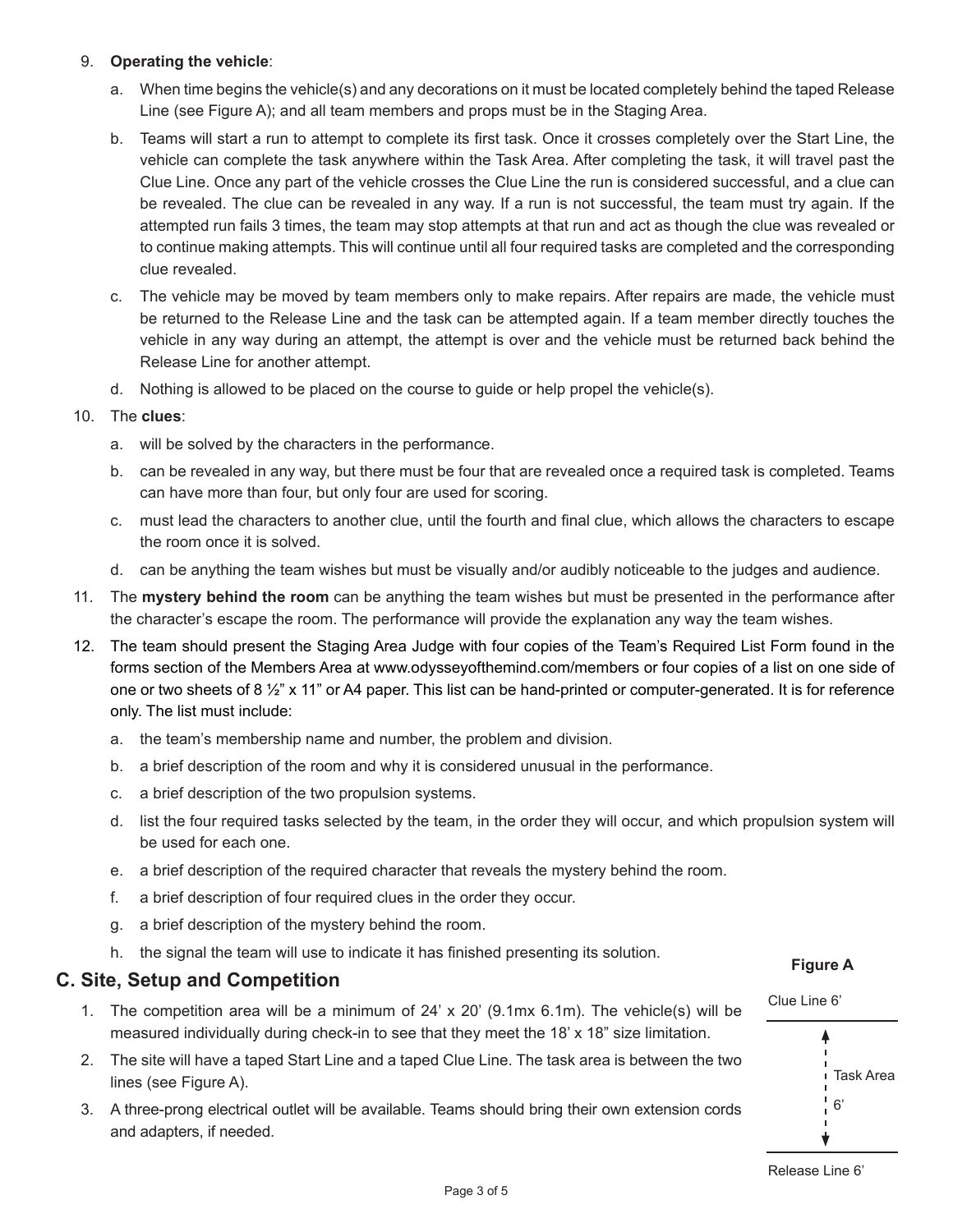- 4. Team members must report to the competition site with all their props and paperwork at least 15 minutes before they are scheduled to compete.
- 5. At the end of the 8-minute competition period, the Timekeeper will call time and all activity must stop. The team may end before the 8 minutes, but it must signal the judges when it is finished.
- 6. Teams should bring cleaning supplies to clean up any mess. Should a team take an unreasonable amount of time to clean the site, or leave a mess, the judges will assess an Unsportsmanlike Conduct penalty. Others not on the team's roster can help the team clear the site and remove the team's props. The competition area must be left undamaged, and clean and dry for the next team.

## **D. Scoring**

| 1. |                                                                                          |                              |
|----|------------------------------------------------------------------------------------------|------------------------------|
| 2. |                                                                                          |                              |
| 3. |                                                                                          |                              |
|    | а.                                                                                       |                              |
|    |                                                                                          |                              |
|    |                                                                                          |                              |
|    | (3) The difference between                                                               |                              |
|    |                                                                                          |                              |
|    | Functional engineering (design and operation, excluding propulsion) 4 to 15 points<br>b. |                              |
| 4. |                                                                                          |                              |
|    | a.                                                                                       |                              |
|    |                                                                                          |                              |
|    |                                                                                          |                              |
|    | b.                                                                                       |                              |
|    |                                                                                          |                              |
|    |                                                                                          |                              |
|    | C.                                                                                       |                              |
|    |                                                                                          |                              |
|    |                                                                                          |                              |
|    | d.                                                                                       |                              |
|    |                                                                                          |                              |
|    |                                                                                          |                              |
| 5. |                                                                                          |                              |
| 6. |                                                                                          |                              |
|    |                                                                                          |                              |
|    |                                                                                          |                              |
| 7. |                                                                                          |                              |
|    |                                                                                          |                              |
|    |                                                                                          |                              |
| 8. |                                                                                          |                              |
|    | Mystery behind the room is revealed<br>a.                                                |                              |
|    |                                                                                          |                              |
|    | b.                                                                                       |                              |
|    |                                                                                          | Maximum possible: 200 points |